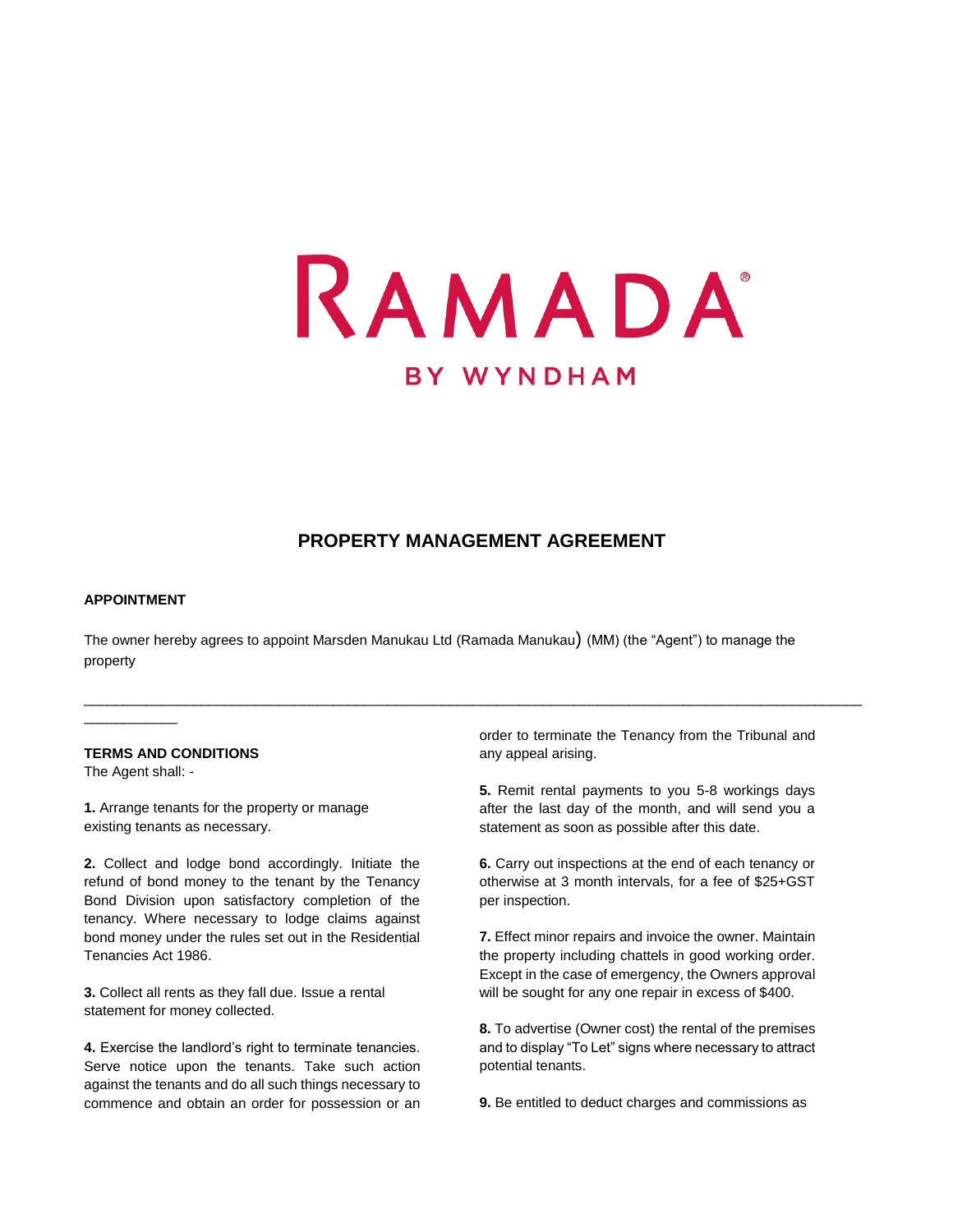detailed below to the Owners account.

**9 a.** Charge the owner commission of 8% plus GST on rents collected in respect of any tenancy covered by the management.

**9 b.** Charge commissions of 10% plus GST on the total account for repair work, urgent maintenance, Body Corporate, insurance payments which MM organises. Items covered by warranties will be exempt.

Please note that all water accounts if any must be sent care of Marsden Manukau Ltd and MM will collect the tenant's portion, if applicable. I require you to exercise reasonable care in the management of my property but I acknowledge that you do not guarantee the rent or the condition of the property. I shall at all times, indemnify and hold indemnified MM, from and against all actions, proceedings, claims, demands or prosecutions which may be brought or commenced or prosecuted against it. And also against all costs and expenses which may reasonably be incurred by MM in defending the same, and also against any monies which MM may pay in settlement of any such claim arising out of management of the property other than by MM negligence or fraudulent act. If a dispute arises between owner(s)/ MM affecting the health and safety of the tenant, this agreement will terminate immediately, unless we obtain instructions from the owner to enable us to remedy health and safety issues at the property.

The parties acknowledge that should the Manager assign its interests in this letting service agreement to

a third party then this letting service is automatically assigned to that third party.

Where the property is unit titled, I appoint MM my proxy to attend and vote at all meetings of the Body Corporate if I am unable to attend.

Both MM and the Owner acknowledges that this authority and any tenancy arranged on the property is subject to the Residential Tenancies Act 1986 and any other Act passed by Parliament affecting residential tenancies.

To cancel this authority the Owner(s) must give MM 90 days notice in writing, and shall be sufficiently served by being delivered or being posted to the address in this authority.

Dated this ..................... day of .

...........................

....................................................................... Signed by the Owner/or person duly authorised to act on behalf of the Owner

Signed by Marsden Manukau Limited

.......................................................................

### **Property Details**

Full Property Address:

Description: Apartment / Townhouse / House / Flat

Chattels Provided:

.........................................

.............................................

.............................................

Car Parking details: ............................ Smokers allowed: ................................